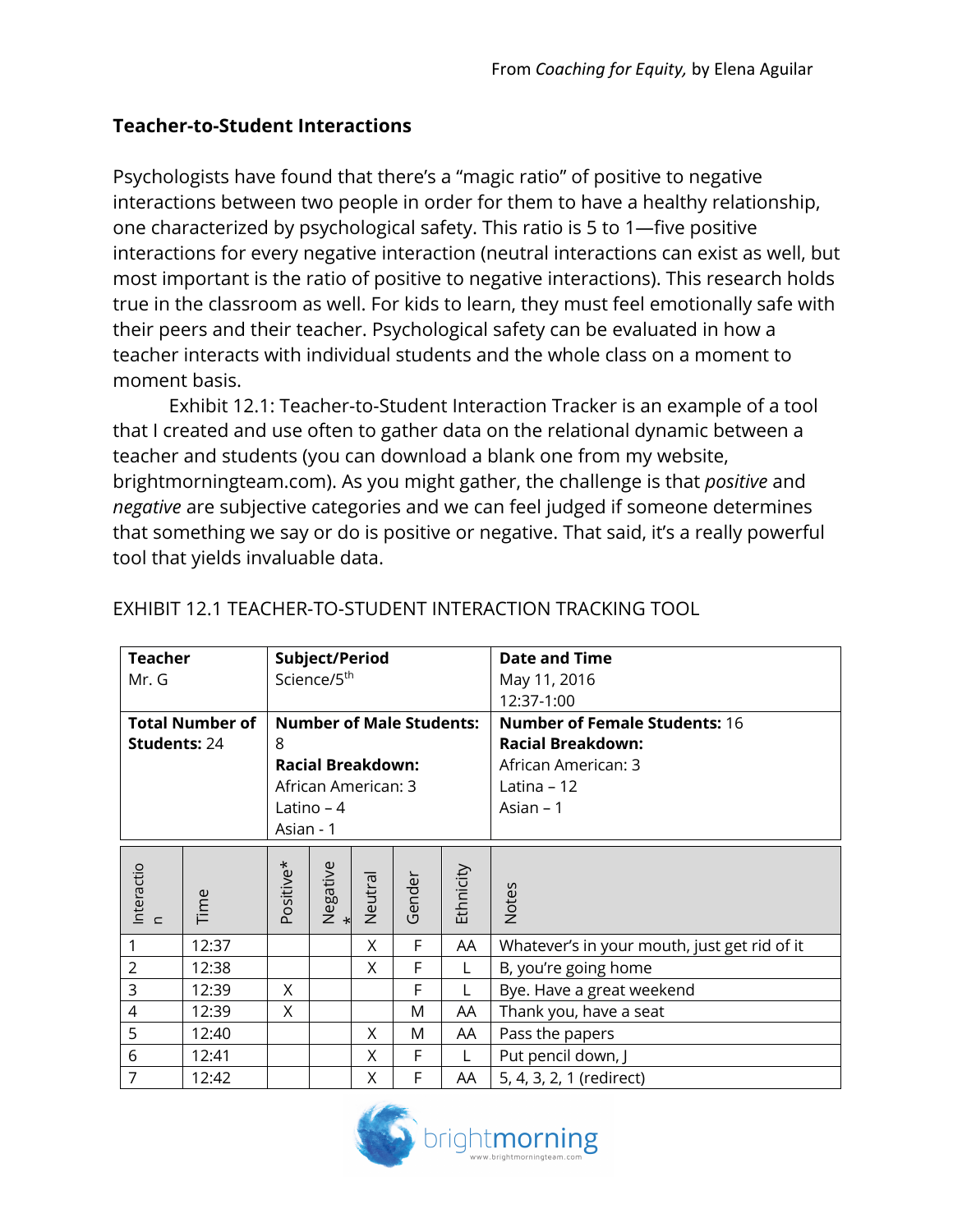| 8            | 12:45 | X  |                |         | F  | AA   | G, go ahead                                 |
|--------------|-------|----|----------------|---------|----|------|---------------------------------------------|
| 9            | 12:46 |    |                | X       | F  | AA   | Yes, ok                                     |
| 10           | 12:47 | X  |                |         | M  | A    | Please read, D                              |
| 11           | 12:48 |    |                | $\sf X$ | M  | AA   | Come in quickly, please                     |
| 12           | 12:48 | X  |                |         | F  | AA   | Go ahead, S. Excellent                      |
| 13           | 12:48 | X  |                |         | F  | AA   | D, thank you                                |
| 14           | 12:49 |    |                | X       | M  | AA   | Into back table, please                     |
| 15           | 12:49 |    |                | X       | M  | A    | D, yes?                                     |
| 16           | 12:50 |    |                | Χ       | M  | AA   | Please, keep going                          |
| 17           | 12:50 |    | X?             |         | F  | AA   | D - (redirect-"if that happens again you're |
|              |       |    |                |         |    |      | going to go in the book")                   |
| 18           | 12:51 |    |                | Χ       | M  | AA   | L, do you have a question?                  |
| 19           | 12:52 | X  |                |         | F  | AA   | Yes, please, G                              |
| 20           | 12:52 | X  |                |         | F  | AA   | Good suggestion                             |
| 21           | 12:52 | Χ  |                |         | F  | L    | Please, ask your question                   |
| 22           | 12:53 | Χ  |                |         | M  | A    | Yes, D, yes                                 |
| 23           | 12:53 |    |                | X       | F  | AA   | Yes, S                                      |
| 24           | 12:54 |    |                | X       | F  | AA   | Yes, D                                      |
| 25           | 12:55 |    |                | X       | M  | AA   | L?                                          |
| 26           | 12:55 |    | X?             |         | F  | AA   | G (redirect)                                |
| 28           | 12:57 |    |                | X       | F  | AA   | G, attention here                           |
| 29           | 12:59 | X  |                |         | F  | AA   | Excellent, D                                |
| <b>TOTAL</b> |       | 11 | $\overline{2}$ | 16      | F: | L:4  |                                             |
|              |       |    |                |         | 18 | AA:  |                                             |
|              |       |    |                |         | M: | 21   |                                             |
|              |       |    |                |         | 11 | A: 4 |                                             |

\* Interactions can be classified as "positive" or "negative" based on the specific words, the tone of voice as well as pitch and pace and volume, and any non-verbal communication that accompanies the interaction.

This is one situation in which you don't want to reveal to your client in advance that you're going to categorize their interactions with students as positive or negative, as that will likely skew the data. So, here's the process I use when I want to gather this data:

- 1. First, I say: "Thank you for inviting me to observe your classroom. I'd like to look at the dynamics and I have a tool I use to gather that data. I'll come in a few times, and then afterwards I'll share what I learned and show you the tool. in your room and it'll take me three to five observations to use them all. Afterwards, I'll share what I've learned with you and show you the tools and data. Would that be okay?"
- 2. Use the tracking tool three to five times, for fifteen to twenty minutes each time.